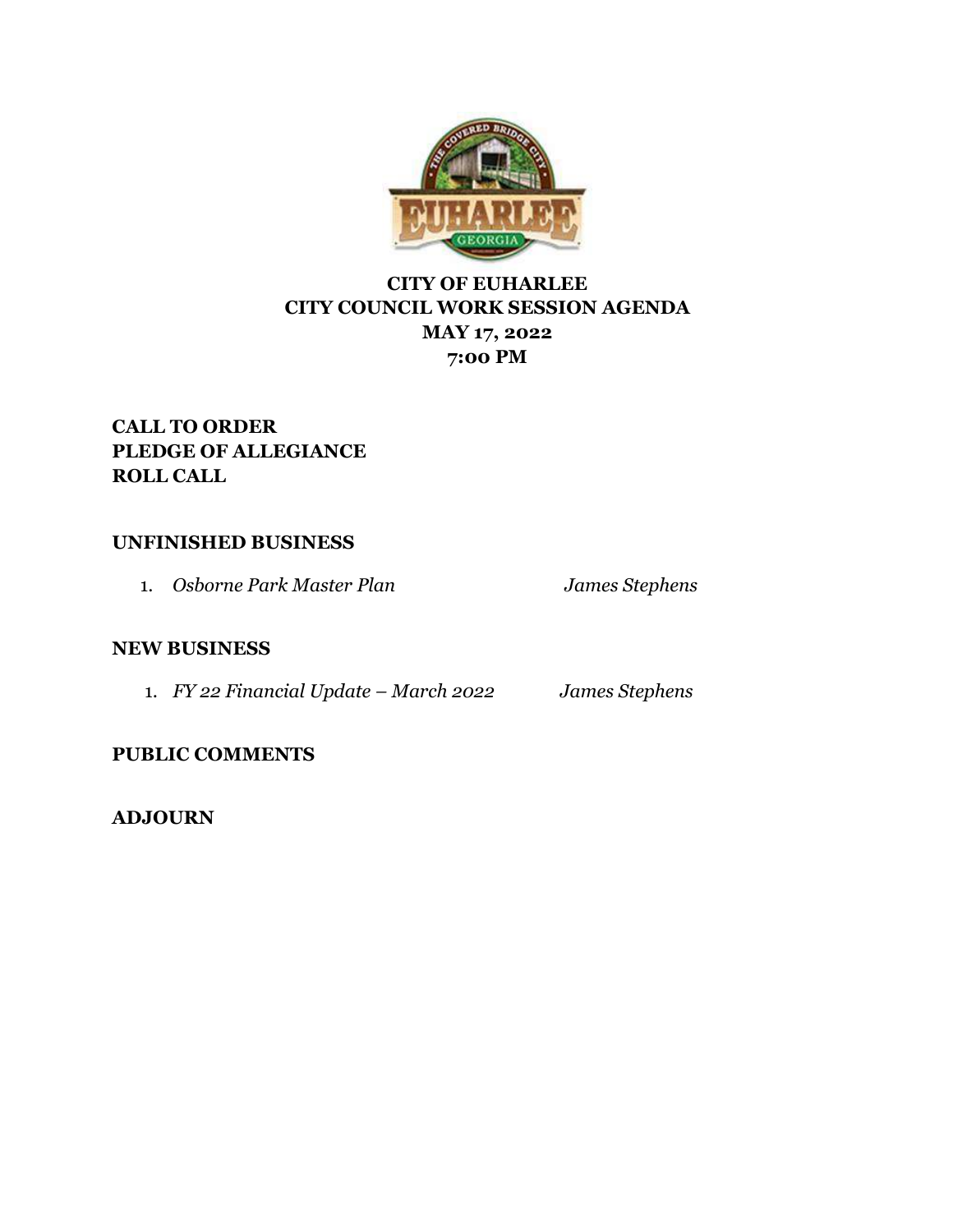### **CITY OF EUHARLEE CITY COUNCIL WORK SESSION MINUTES MAY 17, 2022**

Mayor Craig Guyton called the meeting to order, Council Member Tim Abbott led prayer, followed with the Pledge of Allegiance.

The following were present: Mayor Craig Guyton, Council Members Tim Abbott, Greg Free, David Duncan, Joe Turner, and City Manager James Stephens.

#### **UNFINISHED BUSINESS**

#### *Osborne Park Master Plan – James Stephens*

City Manager, James Stephens stated the council had before them a second response from the three (3) firms that submitted an initial proposal at the city's request regarding the masterplan at Osborne Park. A communication was sent out to the three firms asking them to rework their proposal based on the amphitheater close to the current tennis court location. The bathrooms centrally located, also to re-work the construction estimate and to show amenities the city could expect to have if the budget was 1.2 million-dollars. All firms responded.

- **CROY** The 1.2-million-dollar construction estimates, none of their options would include the city's most desired features like the amphitheater, parking, and playground equipment. Based on their response Mr. Stephens listed them as third in his order.
- **COOPER CARRY** They initially showed the amphitheater being close to the home plate on the big field. They did show re-working the plan with the amphitheater close to the tennis court. Even in the re-work, they are showing a retention pond in the same area. Mr. Stephens stated they were very capable and have done work for larger cities and he had no doubt they could do a great masterplan and design for the city. He listed them as seconded.

The design price came in at \$93,000 but it does not include any design fee related to the lighting in the parking area which would be additional fees. They didn't include, as the council recalls, and were tag teaming with a firm called BGE that would do that component.

• **BELL & ASSOCIATES ARCHITECTS** – The response from Allen Bell the 1.2-million-dollar design included \$75,000 for new playground equipment and a fishing pier. The current parking is not asphalt. The acre parking lot is gravel. Based on the two responses from all three firms, he felt like Allen Bell has been the most attentive to the communication and more experienced working with municipalities closest to the size of Euharlee. They would be the most sensitive to the construction budget. The fee for the masterplan, engineering and managing the contract documents was \$106,000.

Mr. Stephens stated that Bell and Associates was not the lowest price, but not a full \$13,000 difference. He said those were his thoughts, he was available for phone calls and questions, and the council had until June 7, 2022, to take a vote. His recommendation was for first – Allen Bell; second – Cooper; and Croy third.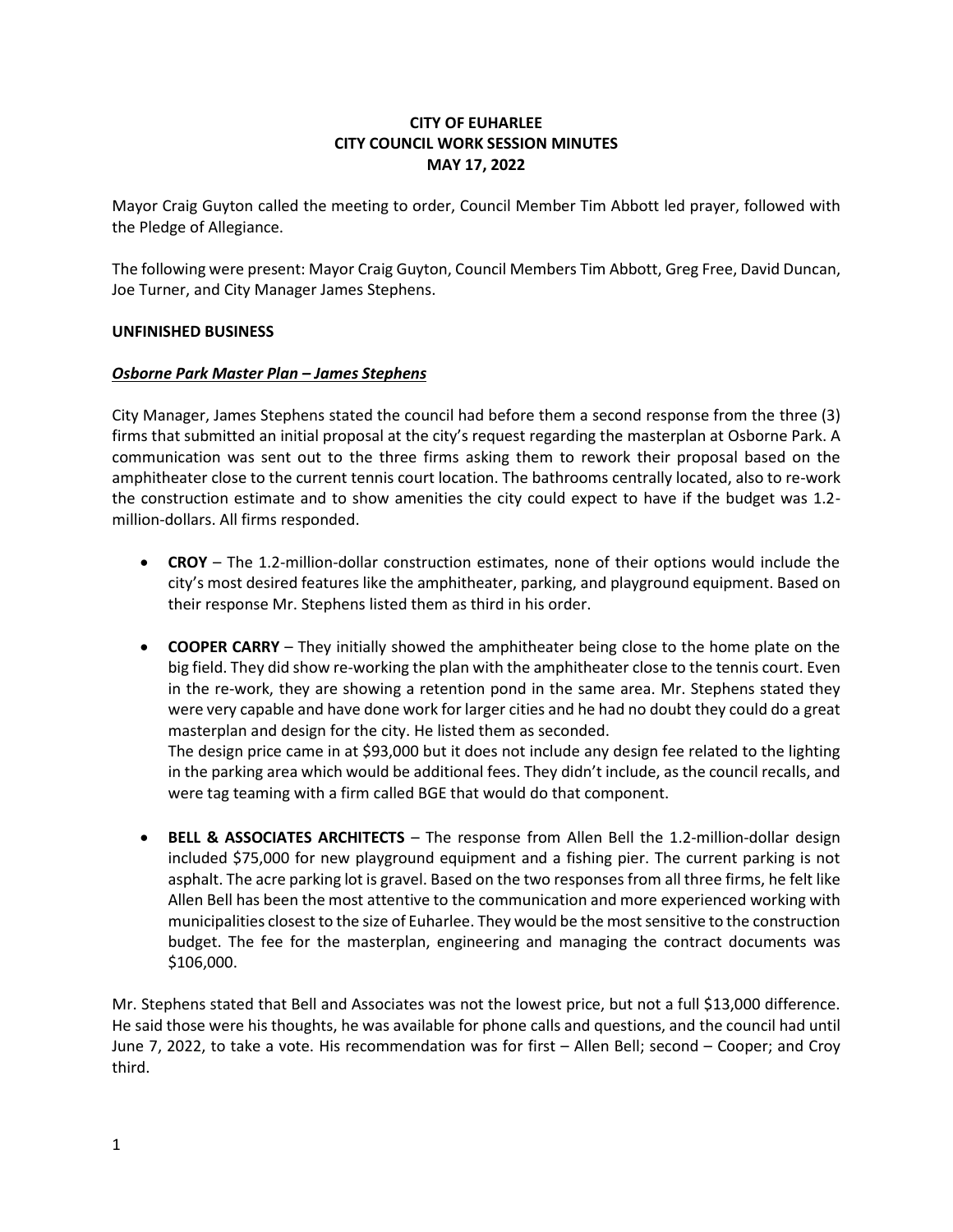Council Member David Duncan asked if the amphitheater was going to be where the old fire station was located. Mr. Stephens stated closer to the tennis courts.

Council Member Greg Free stated, he saw the Cooper's plan for a retention pond, but were there any notes what the storm water plans would be. Mr. Stephens stated without putting words in their mouth, he thinks they plan to use a small ridge, what would be the presbyterian side of the amphitheater to divert the water into the stormwater system attached to the Covered Bridge Road rather than a standard retention pond.

Council Member Duncan asked if the y would use the existing bathrooms. Mr. Stephens stated the location would be more centrally located. He also mentioned talking with Mayor Guyton and depending on the amenities selected, they may try to add a second bathroom because the large geographical area. The cost for water and sewer all three firms showed, comes in less than what they are projecting. They did the projections without utilities located, and the city has sewer throughout the middle of the property.

Mayor Craig Guyton said one thing Bell & Associates did not show, but Cooper shows, is the large walking trail around the park. He asked if they realized that is what the city wanted. Mr. Stephens said they discussed it but see it is not on the design. He did provide additional pictures not included in the work package. He had in mind a rock and wood bathroom area that would look like the pavilion close to the historic covered bridge.

Council Member Joe Turner asked were any of the representatives present and Mr. Stephens said they were not. It was a work session and wanted to see what additional information or what the council may want different. He could certainly ask them to be at the June 7<sup>th</sup> meeting if they desire.

Council Member Turner stated he had been in favor of preserving as much of Osborne Park as possible, including the 150–200-year-old oak trees that provide shade for the whole park. He said looking at 2 designs, there will be a lot torn down. He said there were kids there playing on the old basketball courts but there were none at Joe Cowan Park. He said Mr. Stephens does not like Croy, but it looks like they will do the least damage to Osborne Park and pulling in playground equipment, parking, and the amphitheater at the tennis court. It does not tear down the oak trees. Honestly, he does not like the two redesigning the whole park. He likes the Croy design. He added, three weeks ago there were about twenty kids playing ball on the ballfield with their parents. He thinks it is wrong to do away with it.

Council Member Tim Abbott stated being new to the process, once they select one of the masterplans, which are low fidelity renderings, meaning they are just conceptual. He said to Council Member Turners' comment; the trees do provide shade. He is not saying, trees cannot be moved, however, would like to see very few. He asked once chosen, do they still have a say to building and moving around. Mr. Stephens said yes. Allen Bell included six meetings budgeted with council and certainly there would be ongoing meetings.

Mayor Guyton said all three firms kept those oak trees in mind. Mr. Stephens stated Cooper is showing taking all of them out, and replanting. Allen Bell outside of the area is not taking trees out. He was not sure about Croy.

Council Member Abbott said the council will choose the one with the best design, but they would have sessions. He would agree to minimize or no to eliminate the big oak trees.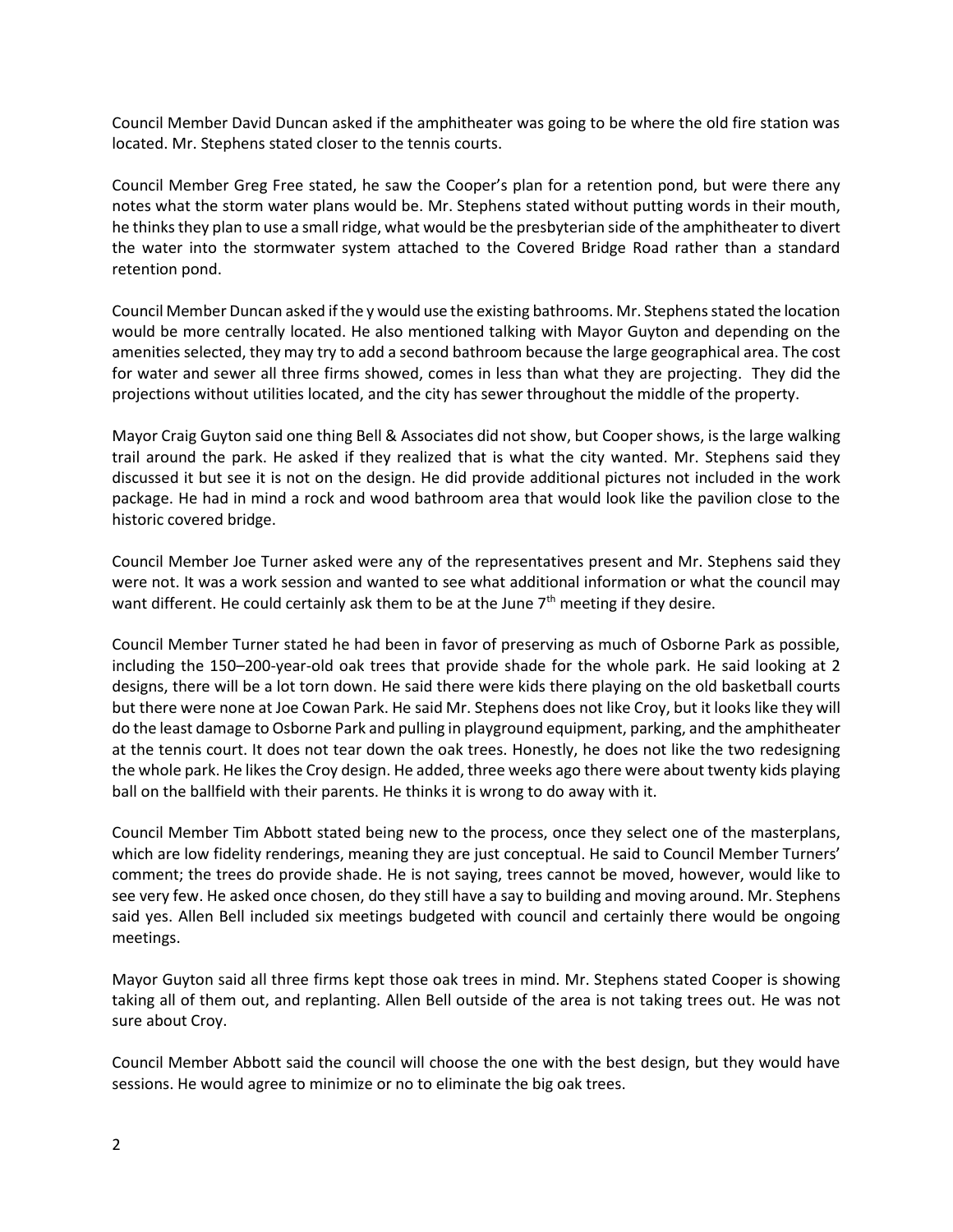Council Member Free said Cooper's and Croy's layouts are similar with the big features are almost identical; Croy with more parking throughout, and Cooper where the food trucks will be located, more greenspace. He also added, while there may be twenty kids there playing, the good news is there could be two hundred if done right, and excited about a good family park back. Council Member Abbott stated and good restrooms for mother with babies and small children.

Mr. Stephens said about the Croy layout, they chose to present the document the city provided them in the pre-bid package which is why it looks similar to the historic park, and they did very little to what they received.

Council Member Duncan stated Croy had no parking. Mr. Stephens added, in the 1.2-million-dollar budget with Croy's plan, they would have a choice of no parking, no amphitheater or fishing pier which is why he rated them third.

Council Member Free asked if any of them see any issues with EPA, Coosa River Basin with the fishing peer or the kayak folks. Mr. Stephens said not other than the trees Cooper will take out.

Council Member Turner said the creek is not deep enough for the fishing pier. Mayor Guyton stated it was deep enough to turn over a kayak. Mr. Stephens said he encouraged the creek amenities because they are currently under-utilized. It is okay if a fishing pier is not practical.

Council Member Turner said if they want to build a fishing pier it needs to be where the campground is located.

Council Member Free said if they put in another kayak launch would they do away with the other one and the new launch would be the primary or would the other one still be there.

Mayor Guyton said no, it would not have a long enough site and they would still use it and he believed it to be part of the first drawing. He said to keep in mind, maybe sooner or later, the 17 acres will be a new launch site because they will be taking the original one to the bridge. It would be nice to have, but the money it would add to the project.

Mr. Stephens shared that Peter Olsen, County Administrator, did speak of a desire for additional boat ramps. He did not specifically speak of the 17 acres, but it was going through his mind as he was speaking. He highlighted the Euharlee Etowah bridge widening and replacing it.

Council Member Turner said, he knows the playground equipment can be, ordered and installed straight from the manufacturer. He is still disappointed with the route they are going. They can tweak it through themselves.

Council Member Free said they are going to do it they have to did well using taxpayers' monies and doing it professionally. There are a lot of talented people, but a top-notch facility, you will need a firm to do it right.

Mr. Stephens stated when they did the first eleven sites at the campground and they are nice, he was at his limit as far as the design. He hears and understands Council Member Turner's point and do not doubt they could make it happen, but with the timeframe using federal monies to accomplish.